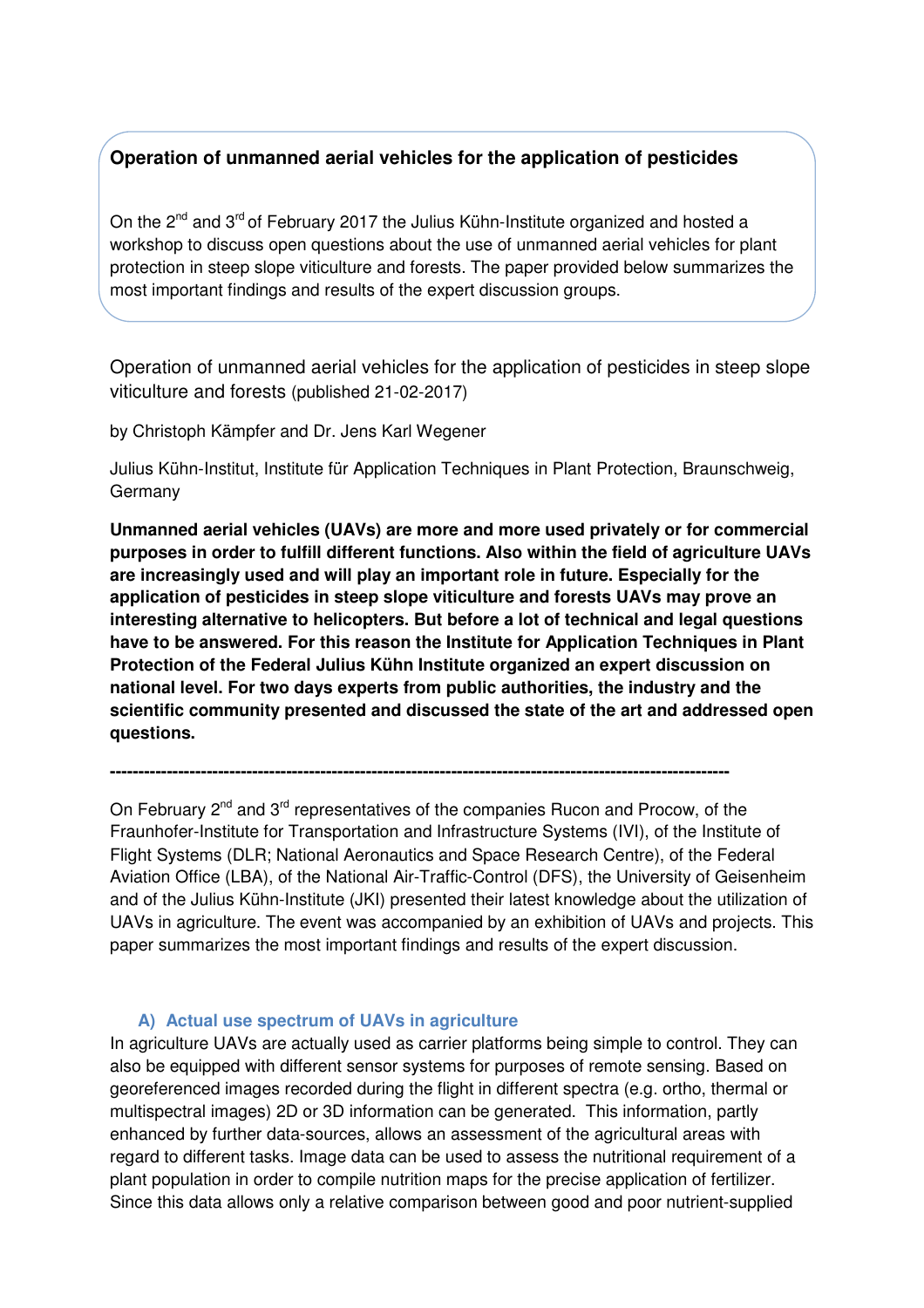areas, there is a need for manual sampling in order to provide an absolute reference data, which is necessary for the evaluation of the actual field situation. Furthermore, orthoimages and sensor data supplied by UAVs can be used to get information about biotic and abiotic damages in a plant population. This includes damages caused by game animals, pest infestation (e.g. mice) or weed spots. Also damages due to winterkill, storm, hail or erosion can be analysed in a cost effective way using UAVs. However, a fully automated evaluation of the situation in the fields made by UAVs is not possible at the moment. But for trained damage appraisers UAVs are a practicable support for the generation of data being necessary for their work.

If UAVs are equipped with infrared cameras they can also support tasks in the area of nature conservation and animal health by detecting fawn before grass mowing on agricultural used grassland for example. For this purpose the area being mowed is scanned by UAVs and the position of present fawns are marked. Before mowing, fawns can be removed from the area to another by hand. So far guided dogs have been used for this purpose. However, the success is not always guaranteed with this method. Also with UAVs there are disadvantages because of the time delay between flight mission, image analysis and manual removal of the fawns being detected. In some cases a detected fawn changed its position in the meantime and cannot be found precisely. For this reason it is planned for future to connect the UAV with the mowing machine by cable in order to have an online detection system, when the UAV flights ahead. This would also solve the energy problem UAVs have momentarily. The capacity of the rechargeable batteries are limiting the net flying time (ca. 10-25 minutes depending on model and capacity of the battery). A practicable solution of connecting the UAV with a ground vehicle was presented within one presentation on the expert discussion. The implementation of this idea is an important step forwards to further interesting approaches for the use of UAVs in agriculture. Besides the use of UAVs as a carrier platform for remote sensing, the use as working machine was also discussed. Today, UAVs are already successfully used to apply Trichogramma capsules in corn to control European corn borer. However, the limited net flying time caused by the use of batteries is a disadvantage of the system for such kind of application. In this context, the legal situation was clarified by the experts: the application of *Trichogramma* species is not forbidden due to the general prohibition of aerial spraying within the EU since the insect Trichogramma is a macro organism and not a plant protection product with regard to German plant protection laws.

## **B) Electronics and flight control of UAV**

Technique and capabilities of UAVs have made big progress within the last few years and technical development is continuously going ahead. Scientists of the IVI and DLR presented the technical state of the art and the technical challenges which have to be overcome in order to apply plant protection product with UAVs in steep slope viticulture.

In modern UAVs multiple sensors are being used in order to detect the attitude of flight in a correct manner and to operate automatic work flows. This is necessary because UAVs equipped with multiple propellers are in an instable flight condition. Due to this control systems are permanently checking position and attitude of the UAV in order to constantly adapt them. Techniques used for this purposes are 3-axle acceleration sensors, 3-axle rotation rate sensors, barometric sensors, ultrasonic sensors as well as GPS-antenna and camera systems.Acceleration and rotation rate sensors are used in order to avoid uncontrolled pitching, rolling or yawing. Aiming to control flight heights, barometric and ultrasonic sensors are used. They also help to release the pilots because they enable automated landing routines. GPS-antenna and camera systems are able to determine the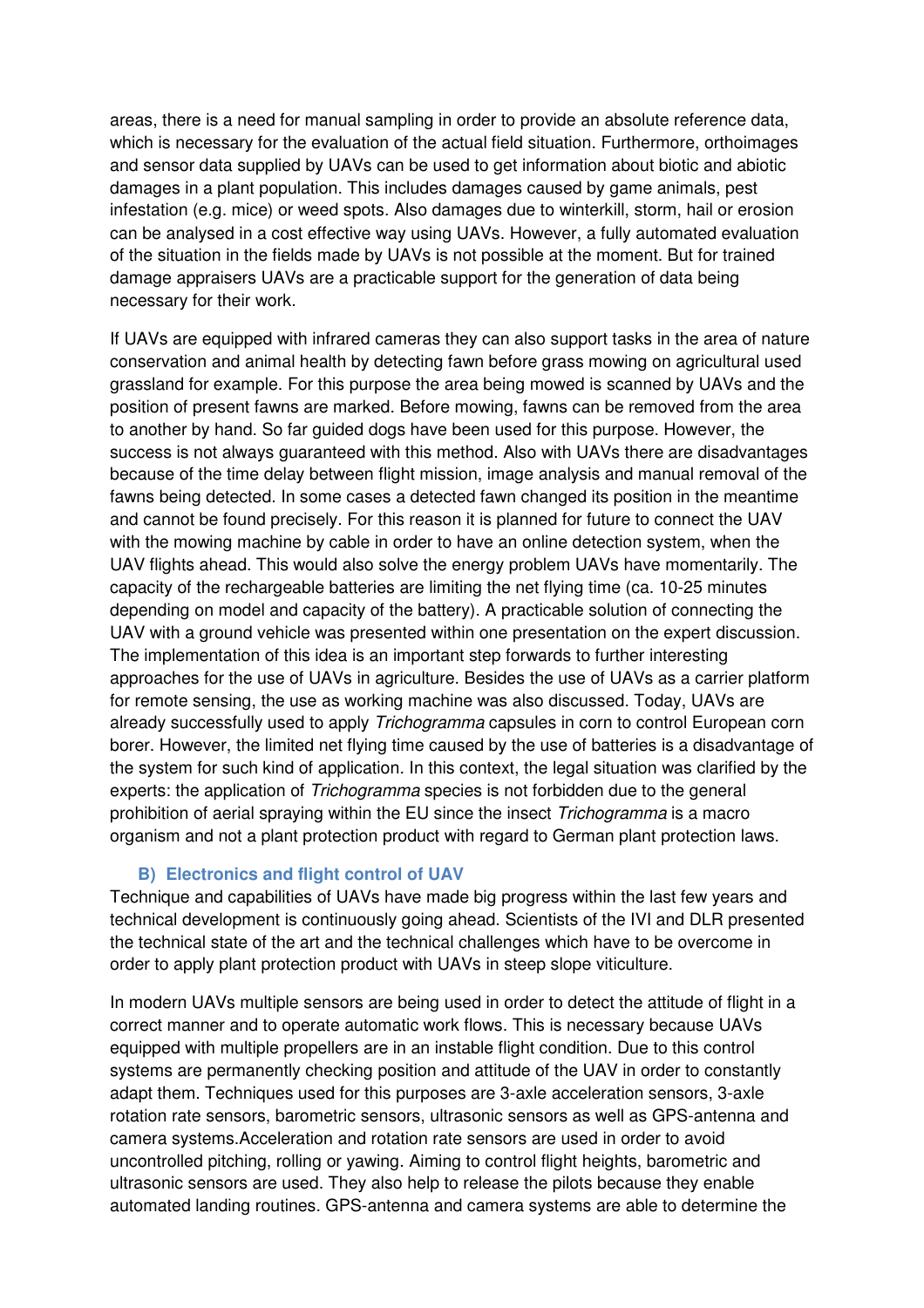position in order to control and adapt the flight track. Every type of sensor system is thus used for specialized tasks, but they can also substitute or supplement each other. This is needed, because every sensor can be influenced by different exterior effects. The accuracy of a GPS-positioning can be influenced severely e.g. while flying between buildings, within forests or in front of slopes. This has a negative impact on the reliability of operation of an UAV. In order to solve this problem it is possible for an UAV to identify its position with higher accuracy by using a real-time-kinematic (RTK)-signal. This solution is already widely spread in agriculture and can be found for example in automated steering systems of machines. Another possibility is to detect the position and the environment by using UAVs equipped with stereo camera systems. Both of these systems are able to compensate inaccuracies of GPS-data in difficult environments.

Within premium quality UAVs redundant systems are in use in order to avoid loss of control if one system fails. Furthermore, the challenge for the set-up of a steering system of an UAV is to configure it in a way that data from different measuring systems are permanently compared and checked on plausibility. If a sensor system fails or if data is contradictorily the steering system should be able to identify the correct data and use only this for flight control. In this way it is possible to operate in "high-level operating mode" in order to release the pilot from ordinary tasks. Examples for such operating modes are flight operations where the UAV is keeping a constant distance and/or position to the ground or an object. Likewise, automated flights along prior to this defined waypoints and different "follow me" routes<sup>1</sup> are examples of these flight modes. With these specialized flight modes it will be possible to keep an UAV in constant position before or over an object, even if this is moving by itself. One promising application would be the forward flight in front of agricultural machines for data detection e.g. for the already mentioned location of fawns or online detection of the nutrition status of plant population.

If UAVs are used for the application of PPP the technical requirements are raised significantly against requests from actual tasks done by UAVs within agriculture. This is especially true talking about the environment of steep slope viticulture, where UAVs could be an alternative to the pesticide treatment actually done by helicopters or hand held sprayers. But, besides systems for flight control, in this scenario UAVs have to be equipped with additional systems for avoiding collisions and for the detection of objects. On one hand side grape-vine rows have to be detected and being flight over precisely, one the other hand side collisions with trees, buildings, operators, bystander, vehicles, rock faces and transmission lines have absolutely to be avoided. The high weight of sensor technology being able to fulfil these requirements at the moment is limiting the net load of the UAVs, that such a fully automated flight operation is not feasible. Due to this reason it is not thinkable, even in a medium-term, to abstain from a pilot, who can control the flight track and intervene at any time in an emergency if the UAV is flying automatically.Moreover, it has to be taken into account, that there is a need for more dynamic manoeuvres in steep slope viticulture when applying PPP. In these areas the flight is done under difficult topographies and at very low altitude close to the grape-vine compared to mapping tasks done by UAVs in remote sensing. There will be higher acceleration forces, which will put much more mechanical stress onto the structure and power unit of the UAVs. In order to assure the safe and faultless operation of UAVs in such an environment further experiments and additional technical development is needed.

 $\overline{a}$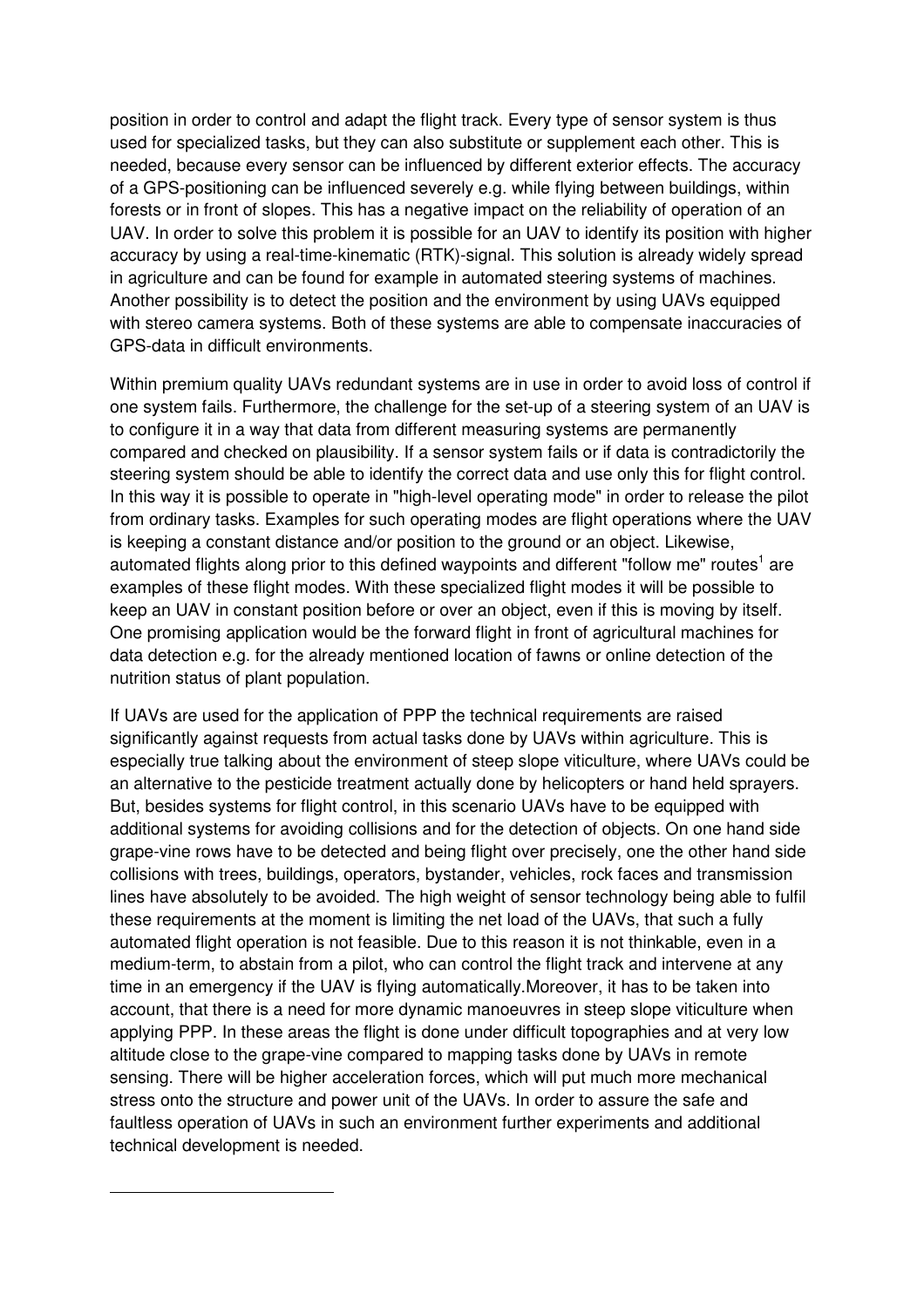#### **Interim conclusion:**

At the moment low net loads and very short flying times when using battery powered vehicles are limiting parameters for the utilization of UAVs in agriculture. The state of the art is not sufficient in order to realize automatic flight modes without any active control of an additional pilot to apply plant protection products (PPP).

#### **C) Air law and air traffic control**

Besides technical challenges which are especially connected to the application of PPP by UAVs multiple aspects of air law and air traffic control have to be considered for the operation of UAVs. Up to now the classification of commercially and privately used UAVs is insufficiently regulated. For this reason the draft of the amended German air traffic regulation was presented on the expert discussion. This regulation is supposed to clarify the rights and duties when operating UAVs. Furthermore, it contains provisions on the permission-free ascend, on hazard control for third parties on ground, on air traffic and on safety of sensible objects as well as on better protection of privacy. One reason for the amendment of the regulation is the rising number of conflicts concerning privacy. Moreover, there had been a lot of dangerous approaches of UAVs in air traffic as well as disturbance during operations of police, fire and emergency services. At same time the new regulation should give more possibilities for commercial activities and should release the authorities from certain duties concerning administrative decisions. The following table 1 gives an overview of the legal situation.

|                  | $\geq 0,25$ kg | $\geq$ 2,0 kg | $\geq 5.0$ kg | $\geq$ 25 kg    |
|------------------|----------------|---------------|---------------|-----------------|
| Labelling        | Yes            | Yes           | Yes           | Yes             |
| requirement      |                |               |               |                 |
| Obligation for   | Yes            | Yes           | Yes           | Yes             |
| evasion          |                |               |               |                 |
| Knowledge proof  | No             | Yes           | Yes           | Yes             |
| Obligation for   | No             | No            | Yes           | Yes             |
| permission       |                |               |               |                 |
| Operating out of | No             | No            | With          | With permission |
| sight            |                |               | permission    |                 |

**Table 1: Rights, Duties and limitations for UAVs depending on their weight (Source: https://www.bmvi.de/SharedDocs/DE/Artikel/LR/151108-drohnen.html?nn=12830, 15.02.2017).**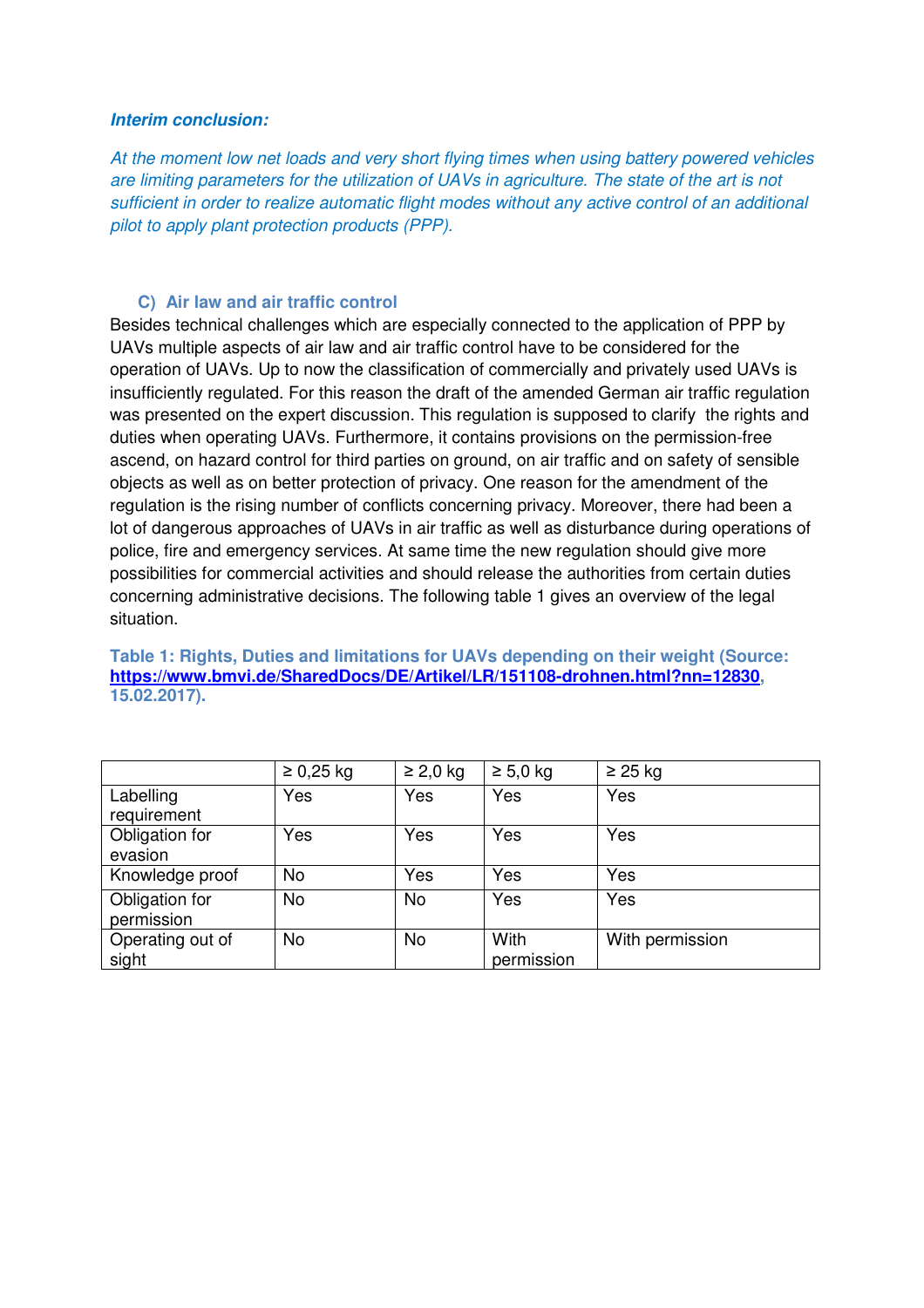| Operating ban           | operating out of sight for UAVs $<$ 5 kg;<br>٠<br>within and above sensible areas, e.g. operation sites of police, fire<br>and emergency services, crowd of people, industrial plants and<br>prisons, federal and regional authorities, nature conservation<br>sites:<br>• above certain traffic routes;<br>within control areas of airports (also landing and departure areas<br>of airports);<br>in flying heights more than 100 m above ground. This ban does<br>not count for model flight airports;<br>above private properties, if $UAV > 0.25$ kg or it is equipped with<br>devices being able to receive, transmit or record optical,<br>acoustical or radio signals. Exemption: If the affected persons on<br>the private property give their permission;<br>the operation of UAVs > 25 kg is forbidden in general.<br>$\bullet$ |
|-------------------------|-------------------------------------------------------------------------------------------------------------------------------------------------------------------------------------------------------------------------------------------------------------------------------------------------------------------------------------------------------------------------------------------------------------------------------------------------------------------------------------------------------------------------------------------------------------------------------------------------------------------------------------------------------------------------------------------------------------------------------------------------------------------------------------------------------------------------------------------|
| Use of video<br>eyewear | permitted, if flying heights is $<$ 30 m and the UAV $<$ 0.25 kg or if<br>٠<br>another person is permanently intervisible with the UAV, in order<br>to instruct the pilot about existing risks. This is comparable to an<br>operation in sight.                                                                                                                                                                                                                                                                                                                                                                                                                                                                                                                                                                                           |

One of the most important aspects of the amendment is the introduction of a knowledge proof for pilots of UAVs from 2kg take-off weight. In case of the general operating ban of UAVs from 25kg there shall be exemptions especially for operations in agriculture and forestry, because in this area a big potential for the commercial utilization can be seen (Carsten Konzock, LBA). Due to these exemptions it could be realistic that UAVs > 25kg can be used for the application of PPP in future if permission is applied and given. The amendment of the German air traffic regulation, where all these frame conditions are included, will only be an interim solution. It is already known that the utilization of UAVs will be regulated on EU-level (expected in 2018).

## **Interim conclusion:**

The answer to specific technical and legal questions (concerning plant protection laws and air traffic laws) will decide about the future utilization of UAVs for the application of plant protection products.

# **D) Application of plant protection products with UAVs**

Within the last section of the expert discussion the proper application of PPP with UAVs under consideration of technical aspects was presented and discussed. First, however, it was pointed out clearly that the actual legal situation does not permit the utilization of UAVs for application of PPP! One simple reason - besides others - for that is the fact that there is actually no authorised plant protection product on the market for this purpose.

The operation of UAVs for the application of PPP is not sufficiently analyzed in Europe up to now. There are first trials, e.g. done in Switzerland, which give indications about the expected drift potential when UAVs are used. But, these trials had been done in flat areas, where the UAV was completely manually operated by a pilot. The results show off, that under these circumstances drift and leaf covering is comparable to a conventional application done with vertical sprayers commonly used in viticulture. Trials done in USA under similar